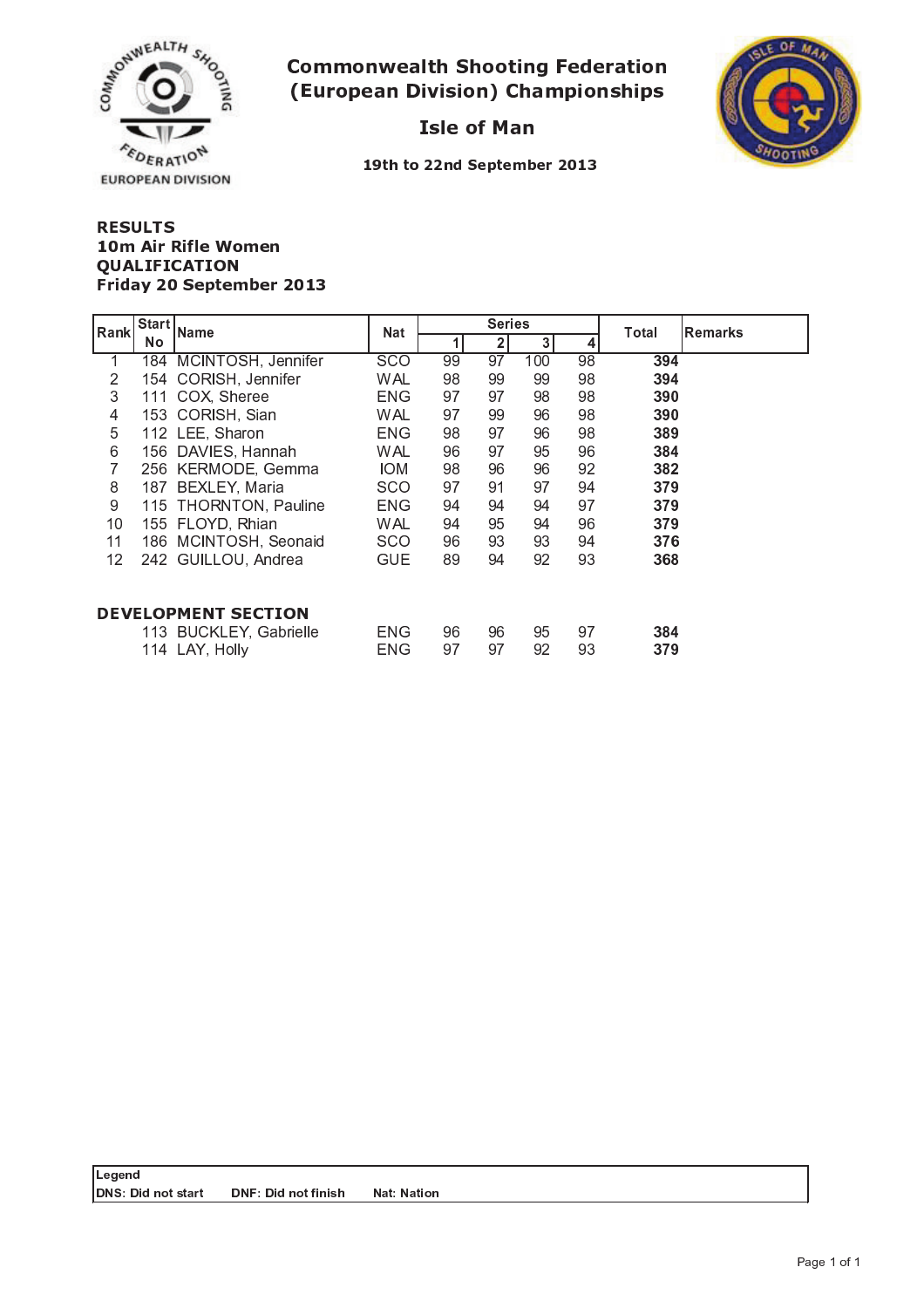

**Commonwealth Shooting Federation** (European Division) Championships **Isle of Man** 



19th to 22nd September 2013

### 10m Air Rifle Women **FINAL RESULTS** Friday 20th September 2013

| Rk             | No Name                  | Nat        |      | 1st Stage |      | 2nd Stage - Elimination |                         |       |             |       |      |       | Total Remarks |
|----------------|--------------------------|------------|------|-----------|------|-------------------------|-------------------------|-------|-------------|-------|------|-------|---------------|
|                |                          |            |      |           |      |                         |                         |       |             |       |      |       |               |
|                | 1 184 MCINTOSH, Jennifer | <b>SCO</b> | 31.9 | 62.7      | 82.8 |                         | 103.0 123.2 142.5 163.4 |       |             | 183.9 |      | 205.0 |               |
|                |                          |            | 31.9 | 30.8      | 9.6  | 10.0                    | 10.8                    | 9.8   | 10.2        | 10.3  | 10.7 |       |               |
|                |                          |            |      |           | 10.5 | 10.2                    | 9.4                     | 9.5   | 10.7        | 10.2  | 10.4 |       |               |
|                |                          |            |      |           |      |                         |                         |       |             |       |      |       |               |
| $\overline{2}$ | 153 CORISH, Sian         | WAL        | 30.9 | 62.6      | 82.6 |                         | 103.7 124.0             |       | 143.9 163.9 | 184.7 |      | 204.2 |               |
|                |                          |            | 30.9 | 31.7      | 9.9  | 10.3                    | 9.9                     | 10.5  | 10.6        | 10.6  | 10.5 |       |               |
|                |                          |            |      |           | 10.1 | 10.8                    | 10.4                    | 9.4   | 9.4         | 10.2  | 9.0  |       |               |
|                |                          |            |      |           |      |                         |                         |       |             |       |      |       |               |
| 3              | 154 CORISH, Jennifer     | WAL        | 31.1 | 62.1      | 82.7 | 102.3                   | 123.4                   | 143.4 | 162.2       |       |      | 181.9 |               |
|                |                          |            | 31.1 | 31.0      | 10.7 | 9.7                     | 10.4                    | 9.6   | 8.3         | 9.5   |      |       |               |
|                |                          |            |      |           | 9.9  | 9.9                     | 10.7                    | 10.4  | 10.5        | 10.2  |      |       |               |
|                |                          |            |      |           |      |                         |                         |       |             |       |      |       |               |
| 4              | 111 COX, Sheree          | <b>ENG</b> | 31.1 | 61.3      | 80.7 | 101.1                   | 121.6                   | 142.5 |             |       |      | 161.6 |               |
|                |                          |            | 31.1 | 30.2      | 9.7  | 10.2                    | 9.9                     | 10.5  | 10.3        |       |      |       |               |
|                |                          |            |      |           | 9.7  | 10.2                    | 10.6                    | 10.4  | 8.8         |       |      |       |               |
|                |                          |            |      |           |      |                         |                         |       |             |       |      |       |               |
| 5              | 156 DAVIES, Hannah       | <b>WAL</b> | 29.4 | 59.0      | 79.0 | 99.6                    | 119.2                   |       |             |       |      | 139.7 |               |
|                |                          |            | 29.4 | 29.6      | 9.4  | 10.4                    | 9.6                     | 10.8  |             |       |      |       |               |
|                |                          |            |      |           | 10.6 | 10.2                    | 10.0                    | 9.7   |             |       |      |       |               |
|                |                          |            |      |           |      |                         |                         |       |             |       |      |       |               |
| 6              | 112 LEE, Sharon          | <b>ENG</b> | 30.9 | 58.4      | 77.6 | 97.7                    |                         |       |             |       |      | 117.9 |               |
|                |                          |            | 30.9 | 27.5      | 8.8  | 10.6                    | 10.5                    |       |             |       |      |       |               |
|                |                          |            |      |           | 10.4 | 9.5                     | 9.7                     |       |             |       |      |       |               |
| 7              | 256 KERMODE, Gemma       | <b>IOM</b> | 28.8 | 57.9      | 74.0 |                         |                         |       |             |       |      | 95.1  |               |
|                |                          |            | 28.8 | 29.1      | 8.5  | 10.6                    |                         |       |             |       |      |       |               |
|                |                          |            |      |           | 7.6  | 10.5                    |                         |       |             |       |      |       |               |
|                |                          |            |      |           |      |                         |                         |       |             |       |      |       |               |
| 8              | 187 BEXLEY, Maria        | <b>SCO</b> | 25.7 | 53.7      |      |                         |                         |       |             |       |      | 73.5  |               |
|                |                          |            | 25.7 | 28.0      | 9.3  |                         |                         |       |             |       |      |       |               |
|                |                          |            |      |           | 10.5 |                         |                         |       |             |       |      |       |               |
|                |                          |            |      |           |      |                         |                         |       |             |       |      |       |               |

| Legend:               |                        |                |                                              |  |  |  |  |  |  |  |
|-----------------------|------------------------|----------------|----------------------------------------------|--|--|--|--|--|--|--|
| $No = Start number$   | $Rk = Rank$            | $Nat = Nation$ | SO = Athlete eliminated by shoot-off for tie |  |  |  |  |  |  |  |
| $DNS = Did not start$ | $DNF = Did not finish$ |                |                                              |  |  |  |  |  |  |  |